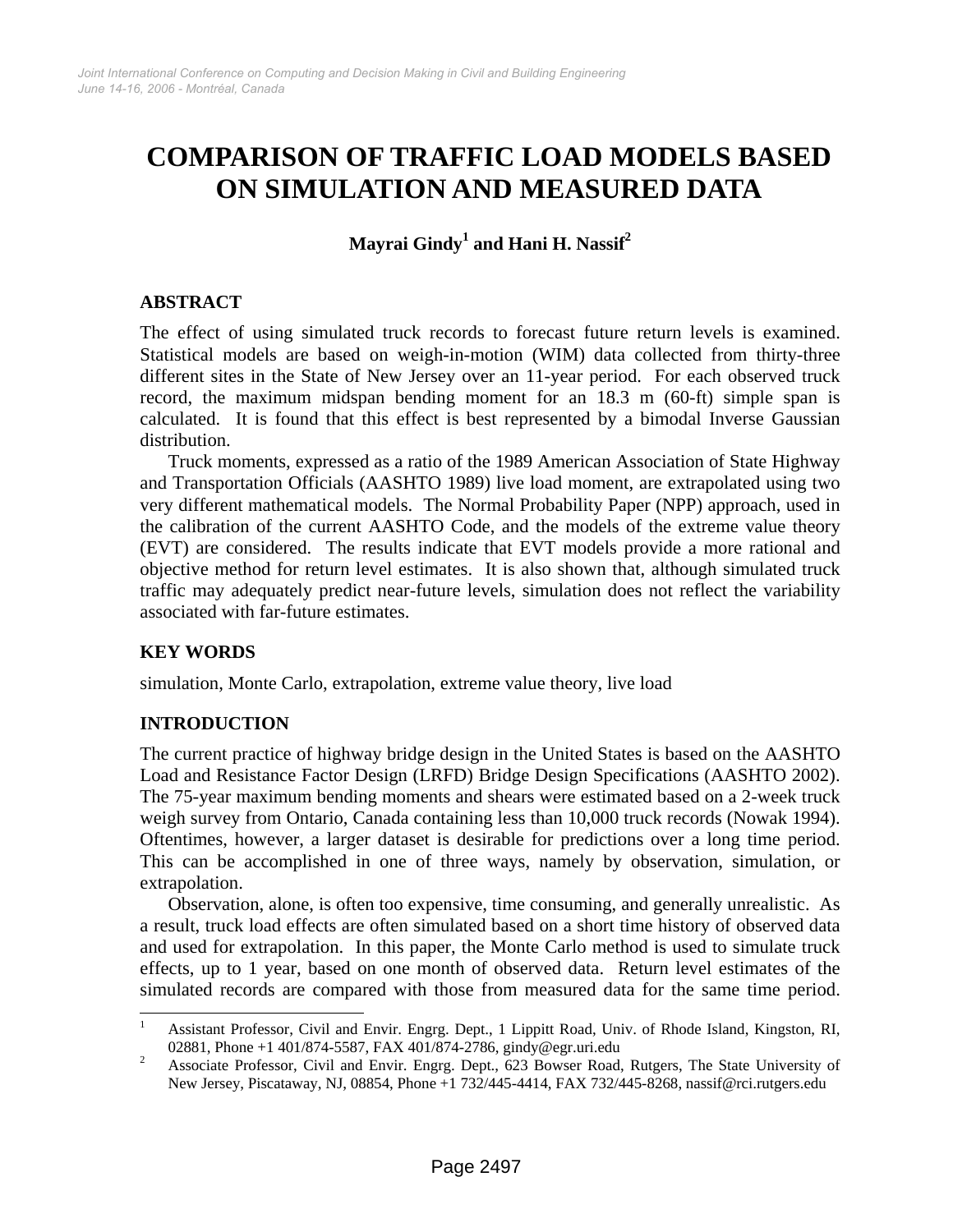Two very different extrapolation methods are considered, namely the NPP and the EVT. Advantages and disadvantages of each method are discussed.

Measured truck traffic data is collected from over 33 WIM sites over an 11-year period. This extensive database provides a unique opportunity to assess the accuracy of various prediction methods. Data from 1993 is used as the basis for simulation and extrapolation and results are compared with known 11-year levels (2003).

## **WEIGH-IN-MOTION DATABASE**

WIM technology has been extensively used by highway and bridge engineers to monitor truck traffic since the introduction of federal programs such as the Long-term Pavement Performance (LTPP) program, created as an element of the Strategic Highway Research Program (SHRP) in the mid 1980s. WIM systems are capable of measuring vehicle gross weights, axle weights, axle spacings, and vehicle class of actual truck traffic at full highway speeds. WIM sensors, typically a piezoelectric strip, load cell, or bending plate, are directly installed in the roadway surface. As a result, the sensors are relatively undetectable by roadway users and provide unbiased truck weight data (Moses et al. 1987, Kim et al. 1996, Laman and Nowak 1997, Katz and Rakha 2002).

WIM data collected from thirty-three (33) different sites located throughout the State of New Jersey (NJ) over an 11-year period (1993-2003, with some gaps) is included in the present study. The WIM sites represent a variety of location-specific characteristics, including truck volume, roadway type (major/minor arterials), area type (urban/rural), and number of lanes as shown in Figure 1. Due to the size of the database, approximately 1 million truck records per month, WIM data is statistically analyzed to evaluate the truck traffic characteristics. Results presented herein are for Interstate 195, a 4-lane (EB/WB) principal arterial located in a rural part of Monmouth County. The recording period extends from 1-October 1993 through 30-June 2003 and includes 2,628,556 truck records.

#### **TRUCK TRAFFIC COMPOSITION**

The truck traffic composition for October 1993 is presented in detail. Similar results are observed for other months. It is found that truck traffic is almost evenly divided among 5 axle trucks and 2, 3, and 4-axle trucks with 53% and 45%, respectively. The site contains very few trucks with more than five axles, accounting for only 2% of the total truck traffic. A gross weight distribution of the truck traffic is shown in Figure 2 along with the legal limit of 356 kN (80 kips) and the effective gross weight  $(W_{eq})$  of 249 kN (56 kips). The latter, given by Equation 1, provides a convenient measure of the total weight of the truck population (Chotickai and Bowman 2006). It is also observed that approximately 17% of the truck traffic exceeds the legal total load limit, although there is currently no mechanism in place to verify whether some of these trucks are permit vehicles and therefore legal trucks.

$$
W_{\text{eq}} = \left(\sum f_i W_i^3\right)^{\frac{1}{3}}
$$
\n(1)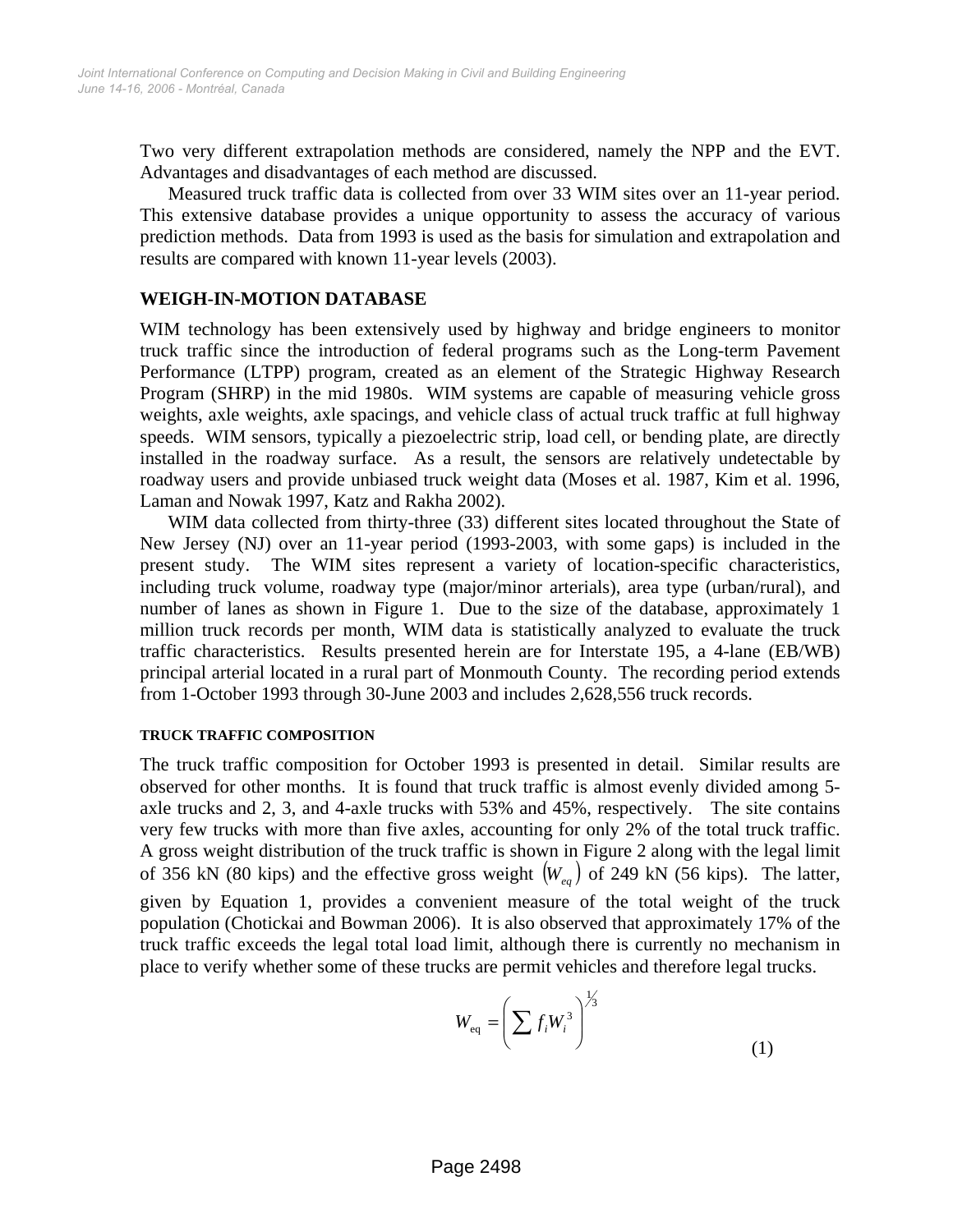



Figure 1: Map of Weigh-in-Motion (WIM) Sites Located in the State of New Jersey (courtesy of the New Jersey Department of Transportation)



Figure 2: Histogram of Gross Truck Weight for Site 195 (October 1993)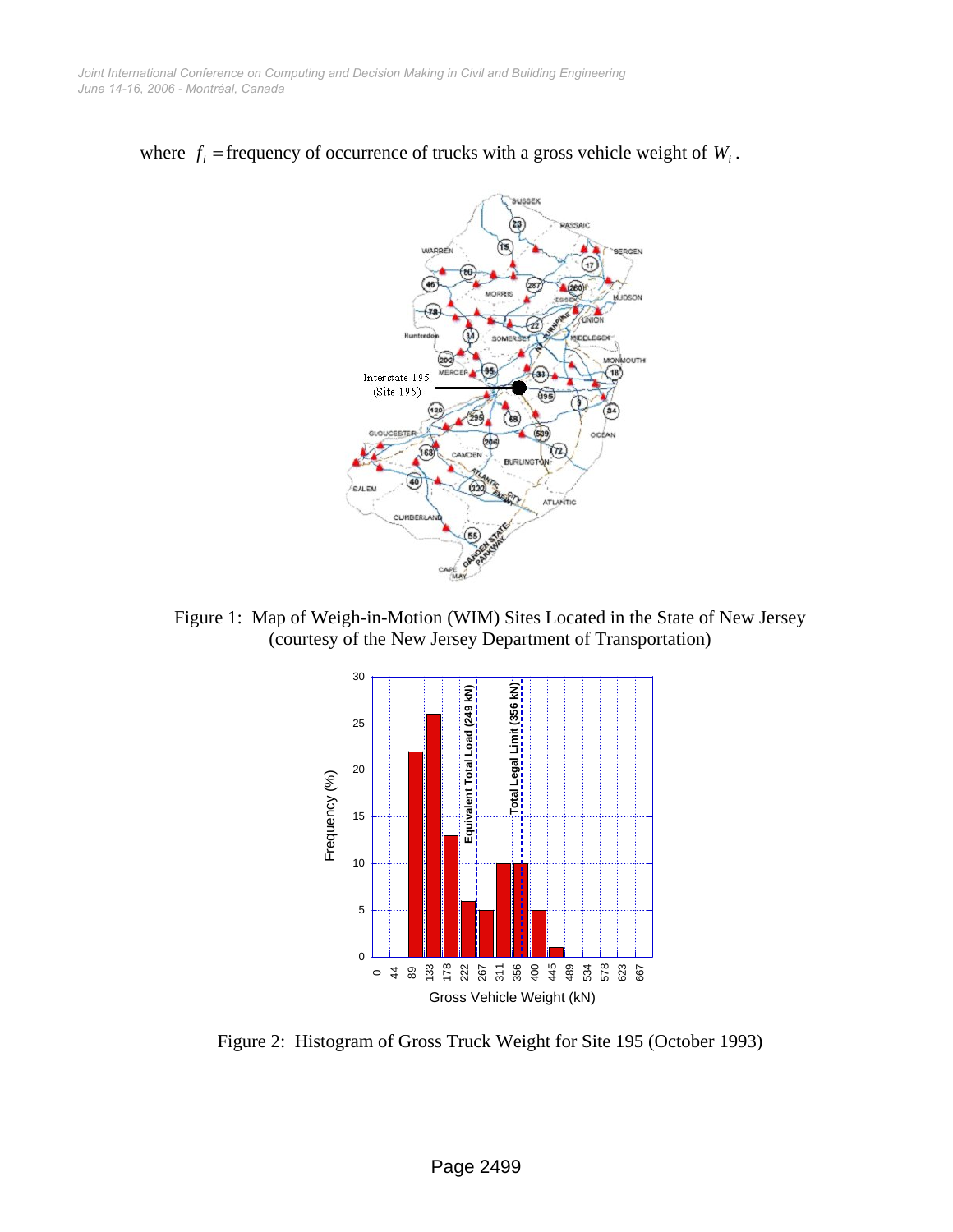#### **TRUCK TYPE**

Truck traffic is often categorized into one of thirteen FHWA classes based on the number of axles and number of power and trailer units. Often, however, many different vehicle or body types may exist within a single class, depending on the axle configuration, truck use, and axle weight restrictions. As a result, truck traffic is further classified into more specific groups referred to as vehicle types (VTs). The New Jersey VT classification scheme, similar to that used by Caltrans (Lu et al. 2002), is used in this study. Table 1 presents the dominant VTs identified in the October 1993 WIM data of Site 195, along with the axle spacing restrictions. These five body types represent 91% of the total truck traffic. By considering individual vehicle types (VTs) rather than vehicle classes, the statistical description of truck traffic is greatly improved.

For statistical consideration of the axle weights, the first axle is always considered as the steering axle while axles separated by a distance of 1.8 m (5.8 ft) or smaller are considered as tandem (two axles) or tridem (three axles). Otherwise, the axle is considered as a single axle. Axle weight distributions for the dominant VTs are presented in Figure 3 on normal probability paper (NPP). In Figure 3, axle weights for tandem and tridem axles are presented as combined weights.

# **SIMULATION**

Unlike the 11-year WIM database used in this study, oftentimes there is limited observed data (i.e. weeks). As a result, in an attempt to imitate a real-life system, truck traffic is mathematically simulated over a longer time period. The Monte Carlo (MC) method is used to generate truck effects based on the observed data and according to the observed probability distributions.

For each truck record, the maximum midspan bending moment for an 18.3 m (60-ft) simply-supported span, expressed as a ratio of the 1989 AASHTO (AASHTO 1989) design moment, is computed. The 1989 Code is selected to be consistent with prior LRFD Code calibration procedures. Statistical models are developed for a 1-month base dataset and used to estimate the 1-, 5-, and 10-year return levels. Model estimates are subsequently compared with actual observed maxima for the same time periods. The 11-year duration of the measured data provides a unique opportunity to assess model accuracy and improve the predictive credibility for even longer return periods (i.e. 75 years).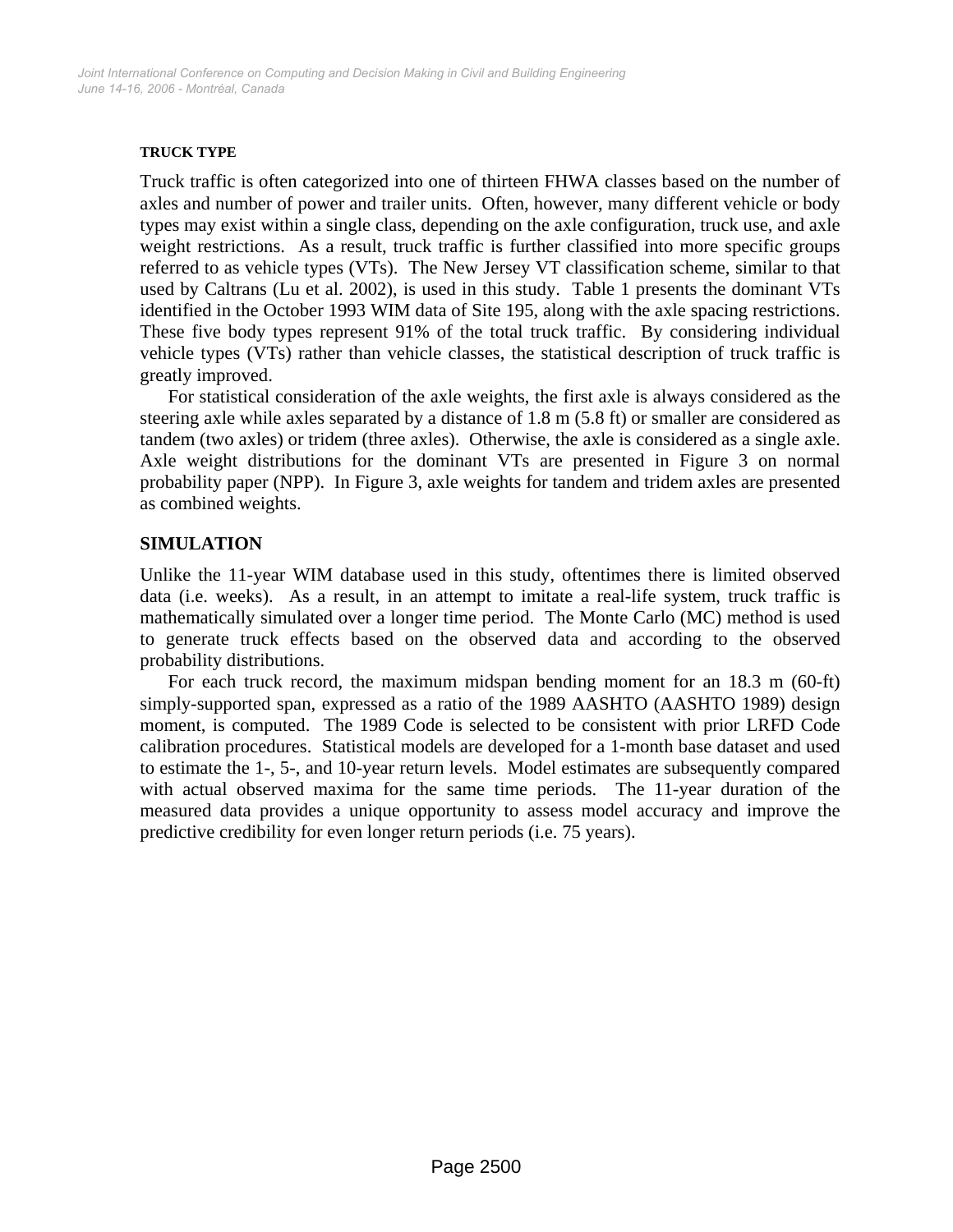| <b>Vehicle Type</b> |                                            | <b>Axle Spacing</b><br>(min/max, m)                            | Percentage<br>(%) |
|---------------------|--------------------------------------------|----------------------------------------------------------------|-------------------|
| <b>VT03</b>         | Class 5<br>Single unit truck, 2 axles      | AXS1 (1.8/6.4)                                                 | 10                |
| <b>VT11</b>         | Class 6<br>v<br>Single unit truck, 3 axles | AXS1 (0/6.1)<br>AXS2 (0/1.8)                                   | 16                |
| <b>VT17</b>         | Class 7<br>Single trailer, 4 axles         | AXS1 (0/12.2)<br>AXS2 (0/3)<br>AXS3 (0/1.8)                    | 6                 |
| <b>VT19</b>         | Class 8<br>ЮΜ<br>Single trailer, 4 axles   | AXS1 (0/12.2)<br>AXS2 (0/12.2)<br>AXS3 (0/1.8)                 | 10                |
| <b>VT22</b>         | Class 9<br>Single trailer, 5 axles         | AXS1 (0/12.2)<br>AXS2 (0/1.8)<br>AXS3 (0/12.2)<br>AXS4 (0/1.8) | 49                |

Table 1: Dominant Vehicle Types Identified for Site 195 (October 1993)

The observed maximum midspan bending moment for a 1-month period (October 1993) is shown in Figure 4. It is found that the distribution is best represented by a bimodal Inverse Gaussian distribution, as indicated by a nearly linear quantile-quantile (QQ) plot in Figure 4b. The bimodal mixing function, with a mixing proportion  $(p)$  of 0.87 for values below the trough of 1.0, is given by

$$
f(x) = p[I_1(x|\mu_1, \lambda_1)] + (1 - p)[I_2(x|\mu_2, \lambda_2)]
$$
 (2)

where,  $f(x)$  is the bimodal probability density function and  $I(x)$  is the Inverse Gaussian probability density function with location  $\mu$  and scale  $\lambda$  and expressed by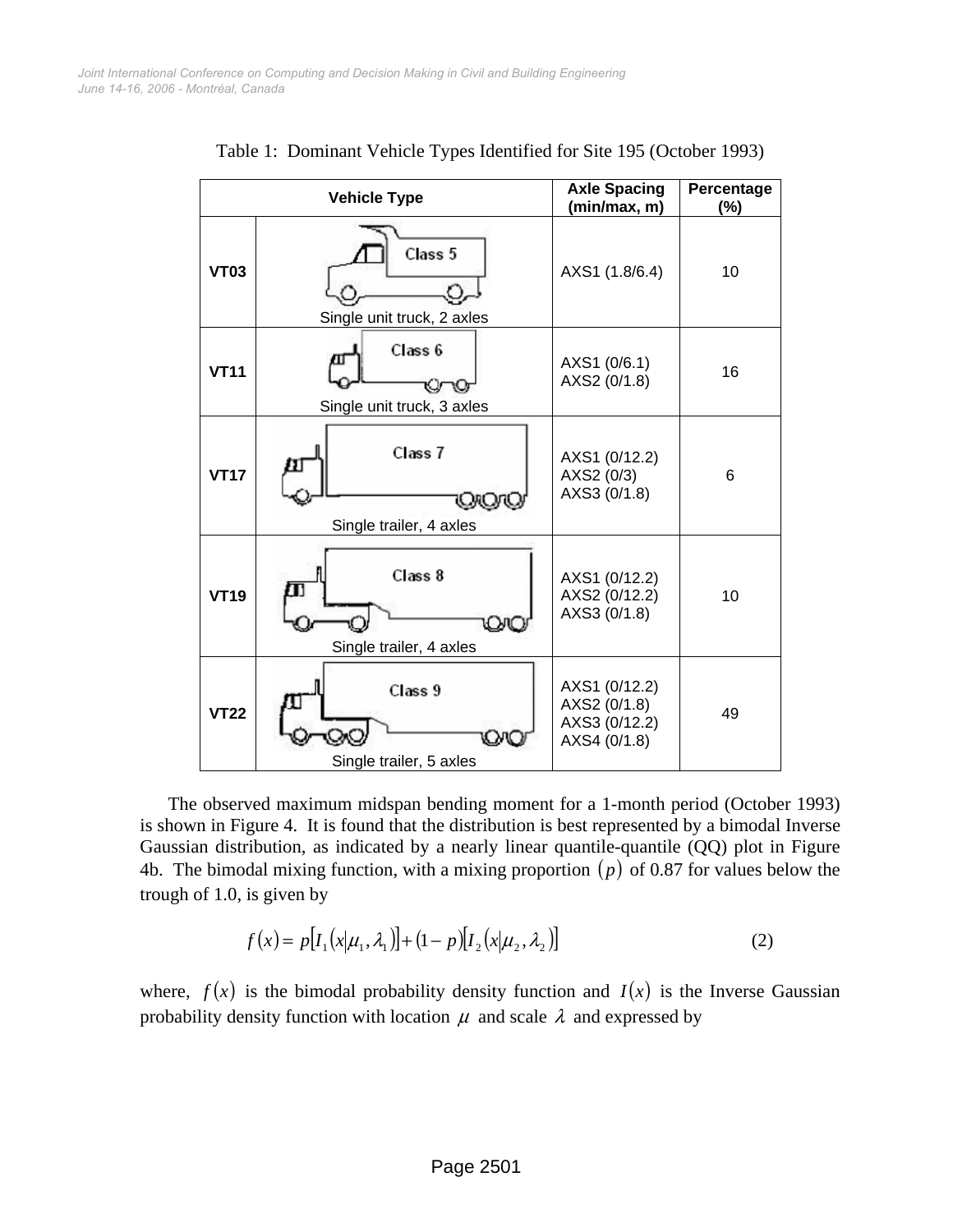*June 14-16, 2006 - Montréal, Canada Joint International Conference on Computing and Decision Making in Civil and Building Engineering*

$$
I(x) = \left[\frac{\lambda}{2\pi x^3}\right]^{1/2} \exp\left\{-\frac{\lambda(x-\mu)^2}{2\mu^2 x}\right\}
$$
 (3)

This distribution is subsequently used as the basis for the MC simulation. Assuming no growth in truck volume, the simulated truck effects for a 1-year period are shown in Figure 4c. These effects are compared with actual observed trucks over a 1-month period, the base period originally used to construct the distribution, and a 1-year period. It is observed that although the correlation between simulated and observed is quite good, the simulated records tend to more closely imitate the records of the base period. This may be reasonable for simulation of near-future periods such as one year, but may not reflect the level of variability that is undoubtedly present for simulation of far-future periods such as 75 years.



Figure 3: Axle Weight Distributions for Dominant Vehicle Types Idenftified for Site 195 (October 1993)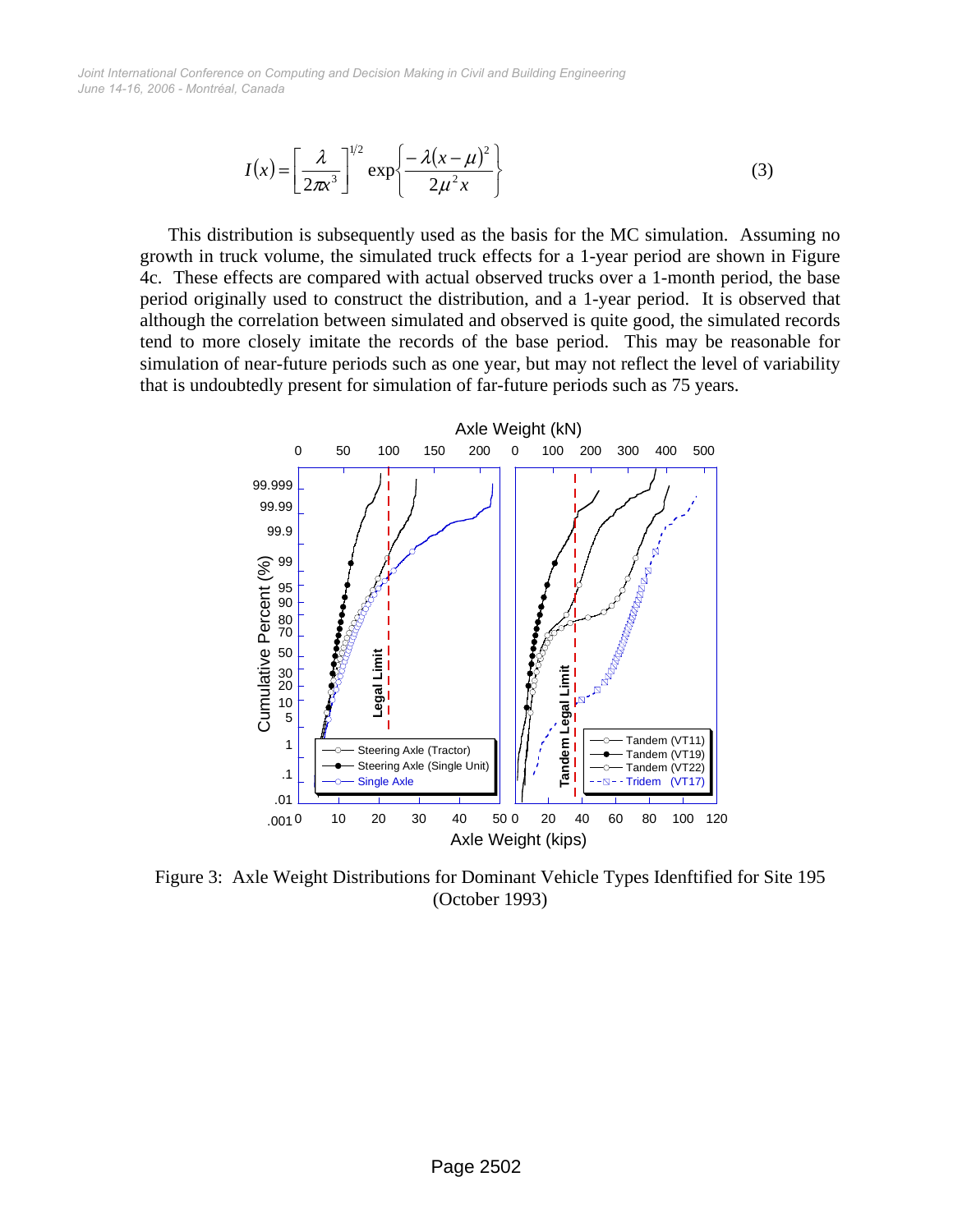

Figure 4: Distribution of the Observed Truck Moment Ratios for Site 195 (a) Fitted Bimodal Inverse Gaussian Distribution (b) Quantile-Quantile Plot of Fitted Distribution (c) Comparison of 12-month Simulated and 1- and 12-months Observed Truck Effects

## **EXTRAPOLATION**

The current edition of the AASHTO LRFD Code (AASHTO 2002) was calibrated based on a 2-week truck weigh survey from Ontario, Canada containing 9,250 records. The data was plotted on NPP and assumed to follow a normal distribution. Return levels corresponding to longer time periods were then estimated based on the expected number of trucks and the inverse normal probability distribution (Nowak 1993 and 1994, Nowak and Hong 1991). Although this approach is relatively straightforward, it relies heavily on the judgment and experience of the researcher and does not provide a measure of the uncertainty associated with future estimates. Additionally, this approach only serves to describe the central region of the data and may not adequately describe the upper or lower tail beahvior.

Conversely, the models of the extreme value theory (EVT), although significantly more complicated, offer a statistically sound, mathematically robust, and objective approach for studying the behavior of maximum and minimum events. EVT has been extensively used to model the occurrence of natural phenomena but has also been recently extended to other areas as well. Two EVT models are considered in this study, namely the generalized extreme value (GEV) distribution and the generalized Pareto distrution (GPD). The GEV distribution models block maxima according to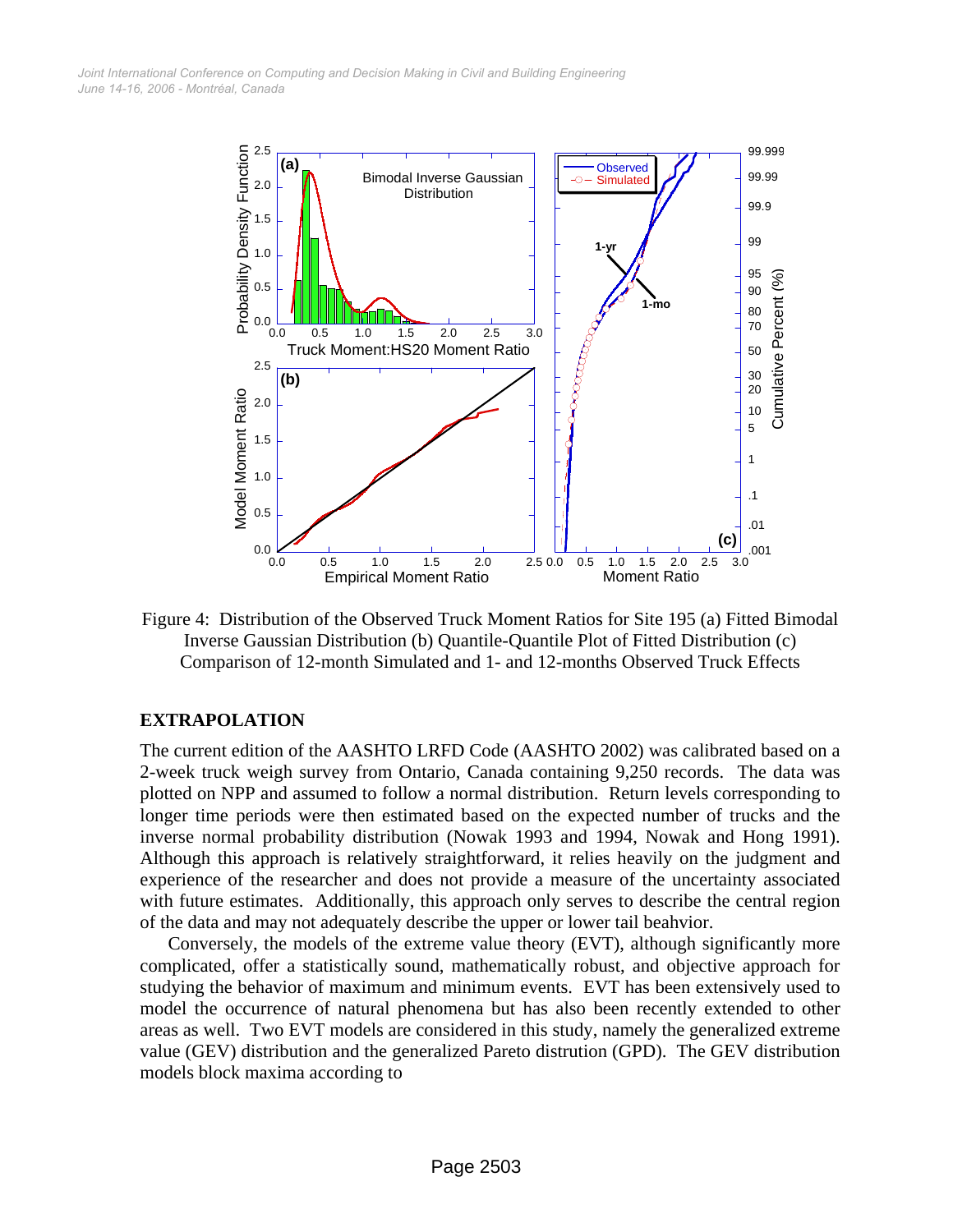*June 14-16, 2006 - Montréal, Canada Joint International Conference on Computing and Decision Making in Civil and Building Engineering*

$$
G(z; \mu, \sigma, \xi) = \begin{cases} \exp\left\{-\left[1 + \xi\left(\frac{z - \mu}{\sigma}\right)\right]^{-1/\xi}\right\}, & \xi \neq 0\\ \exp\left\{-\exp\left[-\left(\frac{z - \mu}{\sigma}\right)\right]\right\}, & \xi \to 0 \end{cases}
$$
(4)

defined on  $\left\{ z: 1 + \xi \left( \frac{z - \mu}{\sigma} \right) > 0 \right\}, -\infty < \mu < \infty, \sigma > 0 \text{ and } -\infty < \xi < \infty$  $\vert$  $\overline{a}$  $\left\{z:1+\xi\left(\frac{z-\mu}{2}\right)\right\}$ ⎠  $\left(\frac{z-\mu}{\sigma}\right)$ ⎝  $z: 1 + \xi \left( \frac{z - \mu}{\sigma} \right) > 0, \, -\infty < \mu < \infty, \sigma > 0 \text{ and } -\infty < \xi < \infty$ , where  $\mu, \sigma$ , and  $\xi$  are

the location, scale, and shape parameters, respectively and  $z$  is the block maxima. On the other hand, the GPD model considers only those records that exceed a specified level or threshold  $(u)$ . The GPD model is given by the following probability distribution function

$$
\Pr\{X \ge x \mid X > u\} = \begin{cases} \left[1 + \xi \left(\frac{x - u}{\sigma^*}\right)\right]^{-\frac{1}{\xi}}, & \xi \ne 0\\ \exp\left(-\frac{x - u}{\sigma^*}\right) & ,amp; \xi \to 0 \end{cases} \tag{5}
$$

provided that  $x > u$  and defined on ⎭  $\left\{ \right\}$  $\frac{1}{2}$  $\overline{a}$  $\left\{x:1+\xi\left(\frac{x-u}{\xi}\right)\right\}$ ⎠  $\left(\frac{x-u}{u}\right)$ ⎝  $+\xi\left(\frac{x-u}{x}\right) > 0$ \*  $x: 1 + \xi \left( \frac{x - u}{\sigma^*} \right) > 0$ , where  $\sigma^*$  and  $\xi$  are the scale

and shape parameters, respectively.

Return level estimates for the 1-, 5-, and 10-year periods are estimated using the NPP and EVT models. Figure 5a presents the extrapolations of the NPP using the observed 1-month base dataset (October 1993). It is shown that many different linear extrapolations may be drawn with a maximum error of 33% among estimates and observed values.

In comparison, the EVT model return level estimates are shown in Figure 5b. It is found that, once variability is considered, both EVT models provide accurate return level estimates, with a maximum error of 15%. Additionally, the uncertainty in estimates is shown to increase for levels of longer return periods. This is intuitive since more variability is associated with predicting far-future events (i.e. 10 years) compared with near-future events (i.e. 1 year). It has been found that improved EVT model predictions may be obtained by using at least 5 months for the GEV model and 3 months for the GPD model (Gindy and Nassif).

The effect of using simulated truck records for extrapolation is examined in Figure 5b. A 1-month dataset simulated using the previously described bimodal Inverse Gaussian distribution is used. It is found that the reduced variability in the simulated records, as shown in Figure 4, also translates to reduced variability in return level estimates for both the EVT and NPP models. This is undesirable, especially for predicition of far-future levels, because the true variability in truck traffic is not reflected in the prediction.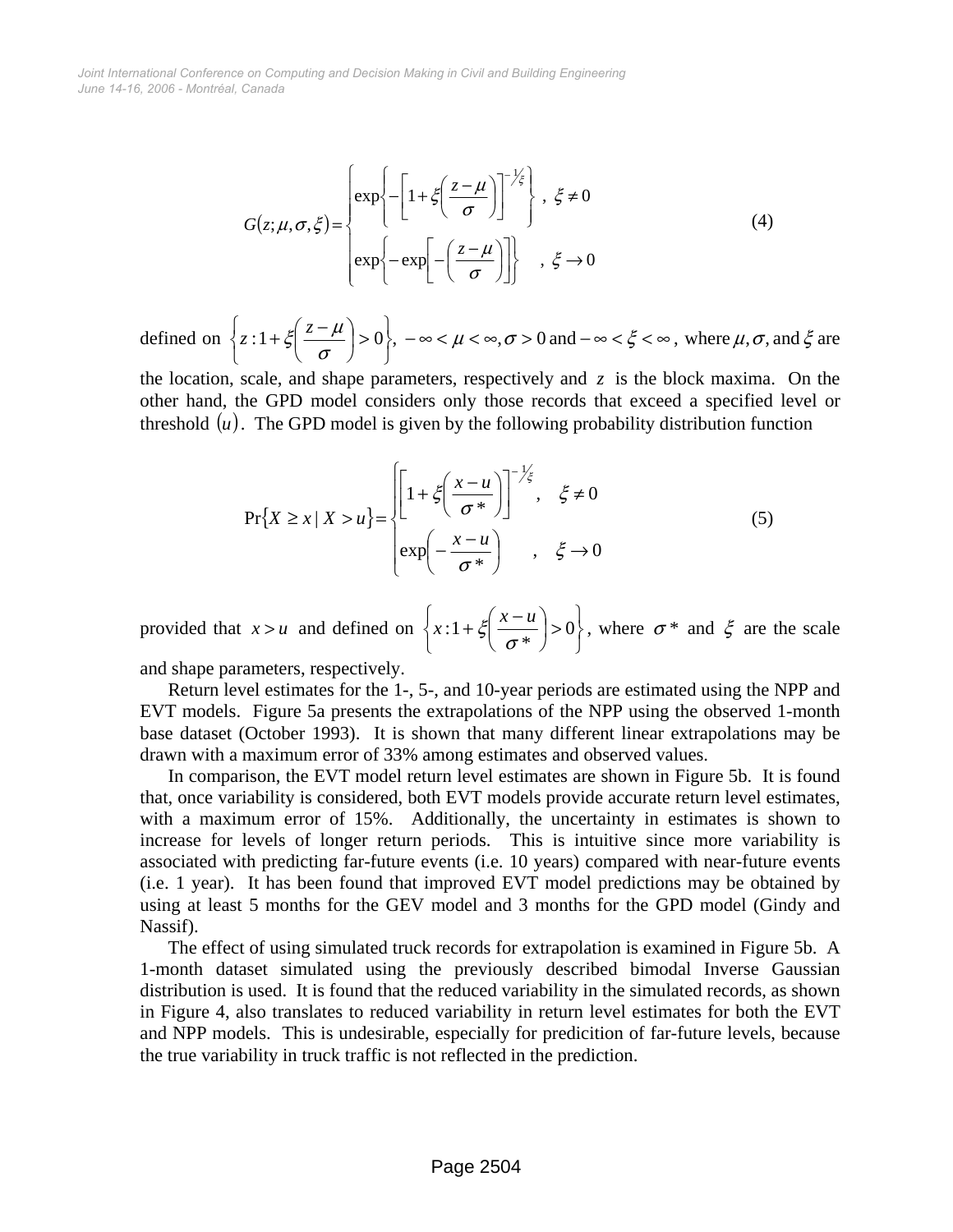

Figure 5: Return Level Estiamtes based on 1-month base period using (a) NPP and (b) EVT

# **CONCLUSIONS**

A WIM database, containing truck traffic information collected from over thirty-three WIM sites over an 11-year period (1993-2003, with some gaps) is used for this study. The database represents a variety of location-specific characteristics and contains approximately one million truck records per month. This extensive database provides a unique opportunity to assess the accuracy of simulation and extrapolation methods and improve the predictive credibility of models for long return periods. Generally, data from 1993 is used as the base dataset and forecast estimates are compared with known 11-year levels.

Truck traffic for the month of October 1993 is statistically analyzed for Site 195. Five dominant vehicle types are identified based on axle configuration, truck use, and axle weight restrictions. Probability distribution of the maximum midspan bending moment ratio is described. It is found that a bimodal Inverse Gaussian distribution with a mixing proportion of 0.87 best describes the observed live load effect. The Monte Carlo method is used to simulate truck records for a 1-year period. Good correlation is observed between the simulated and measured live load effects.

Two very different forecasting methods are considered for estimating the 1-, 5-, and 10 year return levels. The NPP approach proved to be subjective and sensitive to the portion of the data considered during the extrapolation. On the other hand, the EVT approach, although mathematically more complicated, provides estimates in agreement with observed levels. Results also indicate that while simulated records are adequate for predicting near-future